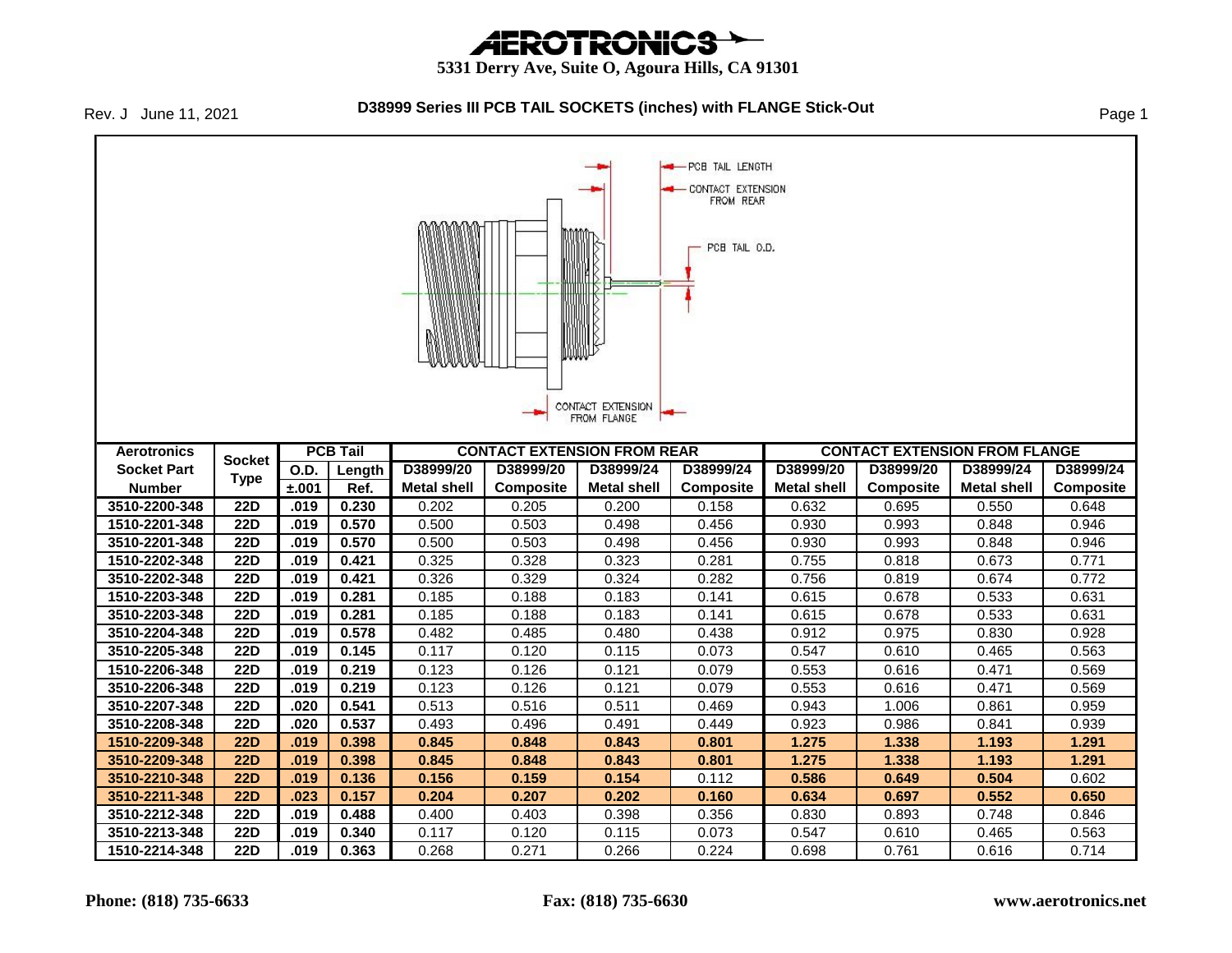

Rev. J June 11, 2021

| <b>Aerotronics</b> |                       |             | <b>PCB Tail</b> |                    | <b>CONTACT EXTENSION FROM REAR</b> |                    |                  | <b>CONTACT EXTENSION FROM FLANGE</b> |                  |                    |             |  |
|--------------------|-----------------------|-------------|-----------------|--------------------|------------------------------------|--------------------|------------------|--------------------------------------|------------------|--------------------|-------------|--|
| <b>Socket Part</b> | Socket<br><b>Type</b> | <b>O.D.</b> | Length          | D38999/20          | D38999/20                          | D38999/24          | D38999/24        | D38999/20                            | D38999/20        | D38999/24          | D38999/24   |  |
| <b>Number</b>      |                       | ±.001       | Ref.            | <b>Metal shell</b> | <b>Composite</b>                   | <b>Metal shell</b> | <b>Composite</b> | <b>Metal shell</b>                   | <b>Composite</b> | <b>Metal shell</b> | Composite   |  |
| 3510-2214-348      | <b>22D</b>            | .019        | 0.363           | 0.268              | 0.271                              | 0.266              | 0.224            | 0.698                                | 0.761            | 0.616              | 0.714       |  |
| 3510-2215-348      | <b>22D</b>            | .019        | 0.378           | 0.199              | 0.202                              | 0.197              | 0.155            | 0.629                                | 0.692            | 0.547              | 0.645       |  |
| 1510-2216-348      | <b>22D</b>            | .019        | 0.769           | 0.590              | 0.593                              | 0.588              | 0.546            | 1.020                                | 1.083            | 0.938              | 1.036       |  |
| 3510-2216-348      | <b>22D</b>            | .019        | 0.769           | 0.590              | 0.593                              | 0.588              | 0.546            | 1.020                                | 1.083            | 0.938              | 1.036       |  |
| 3510-2218-348      | <b>22D</b>            | .019        | 0.509           | 0.234              | 0.237                              | 0.232              | 0.190            | 0.664                                | 0.727            | 0.582              | 0.680       |  |
| 1510-2219-348      | <b>22D</b>            | .019        | 0.278           | 0.845              | 0.848                              | 0.843              | 0.801            | 1.275                                | 1.338            | 1.193              | 1.291       |  |
| 3510-2220-348      | <b>22D</b>            | .019        | 0.276           | 0.259              | 0.262                              | 0.257              | 0.215            | 0.689                                | 0.752            | 0.607              | 0.705       |  |
| 3510-2227-348      | <b>22D</b>            | .019        | 0.327           | 0.337              | 0.340                              | 0.335              | 0.293            | 0.767                                | 0.830            | 0.685              | 0.783       |  |
| 3510-2228-348      | <b>22D</b>            | .019        | 0.326           | 0.783              | 0.786                              | 0.781              | 0.739            | 1.213                                | 1.276            | 1.131              | 1.229       |  |
| 3510-2229-348      | <b>22D</b>            | .019        | 0.178           | 0.426              | 0.429                              | 0.424              | 0.382            | 0.856                                | 0.919            | 0.774              | 0.872       |  |
| 3510-2230-348      | <b>22D</b>            | .019        | 0.236           | 0.352              | 0.355                              | 0.350              | 0.308            | 0.782                                | 0.845            | 0.700              | 0.798       |  |
| 3510-2231-348      | <b>22D</b>            | .019        | 0.180           | 0.152              | 0.155                              | 0.150              | 0.108            | 0.582                                | 0.645            | 0.500              | 0.598       |  |
| 3510-2232-348      | <b>22D</b>            | .019        | 0.150           | 0.290              | 0.293                              | 0.288              | 0.246            | 0.720                                | 0.783            | 0.638              | 0.736       |  |
| 1510-2233-348      | <b>22D</b>            | .019        | 0.512           | 0.628              | 0.631                              | 0.626              | 0.584            | 1.058                                | 1.121            | 0.976              | 1.074       |  |
| 3510-2234-348      | <b>22D</b>            | .026        | 0.233           | 0.325              | 0.328                              | 0.323              | 0.281            | 0.755                                | 0.818            | 0.673              | 0.771       |  |
| 3510-2235-348      | <b>22D</b>            | .019        | 0.125           | 0.034              | 0.037                              | 0.032              | <b>NONE</b>      | 0.464                                | 0.527            | 0.382              | <b>NONE</b> |  |
| 3510-2236-348      | $\overline{22D}$      | .019        | 0.145           | 0.117              | 0.120                              | 0.115              | 0.073            | 0.547                                | 0.610            | 0.465              | 0.563       |  |
| 3510-2237-348      | $\overline{22D}$      | .019        | 0.218           | 0.190              | 0.193                              | 0.188              | 0.146            | 0.620                                | 0.683            | 0.538              | 0.636       |  |
| 1510-2238-348      | <b>22D</b>            | .020        | 0.313           | 0.285              | 0.288                              | 0.283              | 0.241            | 0.715                                | 0.778            | 0.633              | 0.731       |  |
| 3510-2239-348      | <b>22D</b>            | .019        | 0.175           | 0.289              | 0.292                              | 0.287              | 0.245            | 0.719                                | 0.782            | 0.637              | 0.735       |  |
| 3510-2241-348      | <b>22D</b>            | .028        | 0.158           | 0.212              | 0.215                              | 0.210              | 0.168            | 0.642                                | 0.705            | 0.560              | 0.658       |  |
| 3510-2242-348      | <b>22D</b>            | .020        | 0.258           | 0.306              | 0.309                              | 0.304              | 0.262            | 0.736                                | 0.799            | 0.654              | 0.752       |  |
| 3510-2243-348      | <b>22D</b>            | .019        | 0.090           | 0.085              | 0.088                              | 0.083              | 0.041            | 0.515                                | 0.578            | 0.433              | 0.531       |  |
| 1510-2244-348      | 22D                   | .019        | 0.307           | 0.879              | 0.882                              | 0.877              | 0.835            | 1.309                                | 1.372            | 1.227              | 1.325       |  |
| 1510-2245-348      | <b>22D</b>            | .019        | 0.474           | 0.302              | 0.305                              | 0.300              | 0.258            | 0.732                                | 0.795            | 0.650              | 0.748       |  |
| 3510-2246-348      | <b>22D</b>            | .019        | 0.130           | 0.314              | 0.317                              | 0.310              | 0.270            | 0.744                                | 0.807            | 0.660              | 0.760       |  |
| 3510-2247-348      | <b>22D</b>            | .019        | 0.315           | 0.348              | 0.351                              | 0.346              | 0.304            | 0.778                                | 0.841            | 0.696              | 0.794       |  |
| 3510-2248-348      | <b>22D</b>            | .019        | 0.221           | 0.858              | 0.861                              | 0.856              | 0.814            | 1.288                                | 1.351            | 1.206              | 1.304       |  |
| 3510-2249-348      | 22D                   | .028        | 0.160           | 0.161              | 0.164                              | 0.159              | 0.117            | 0.591                                | 0.654            | 0.509              | 0.607       |  |
| 3510-2250-348      | <b>22D</b>            | .026        | 0.233           | 0.325              | 0.328                              | 0.321              | 0.281            | 0.755                                | 0.818            | 0.671              | 0.771       |  |
| 3510-2252-348      | 22D                   | .019        | 0.300           | 0.447              | 0.450                              | 0.443              | 0.403            | 0.877                                | 0.940            | 0.793              | 0.893       |  |
| 3510-2253-348      | $\overline{22D}$      | .020        | 0.355           | 0.257              | 0.260                              | 0.253              | 0.213            | 0.687                                | 0.750            | 0.603              | 0.703       |  |
| 3510-2254-348      | <b>22D</b>            | .020        | 0.400           | 0.301              | 0.304                              | 0.297              | 0.257            | 0.731                                | 0.794            | 0.647              | 0.747       |  |
| 3510-2255-348      | <b>22D</b>            | .019        | 0.265           | 0.617              | 0.620                              | 0.613              | 0.573            | 1.047                                | 1.110            | 0.963              | 1.063       |  |
| 3510-2256-348      | <b>22D</b>            | .019        | 0.222           | 0.212              | 0.215                              | 0.208              | 0.168            | 0.642                                | 0.705            | 0.558              | 0.658       |  |
| 3510-2257-348      | 22D                   | .032        | 0.400           | 0.404              | 0.407                              | 0.400              | 0.360            | 0.834                                | 0.897            | 0.750              | 0.850       |  |
| 3510-2258-348      | 22D                   | .020        | 0.132           | 0.114              | 0.117                              | 0.110              | 0.070            | 0.544                                | 0.607            | 0.460              | 0.560       |  |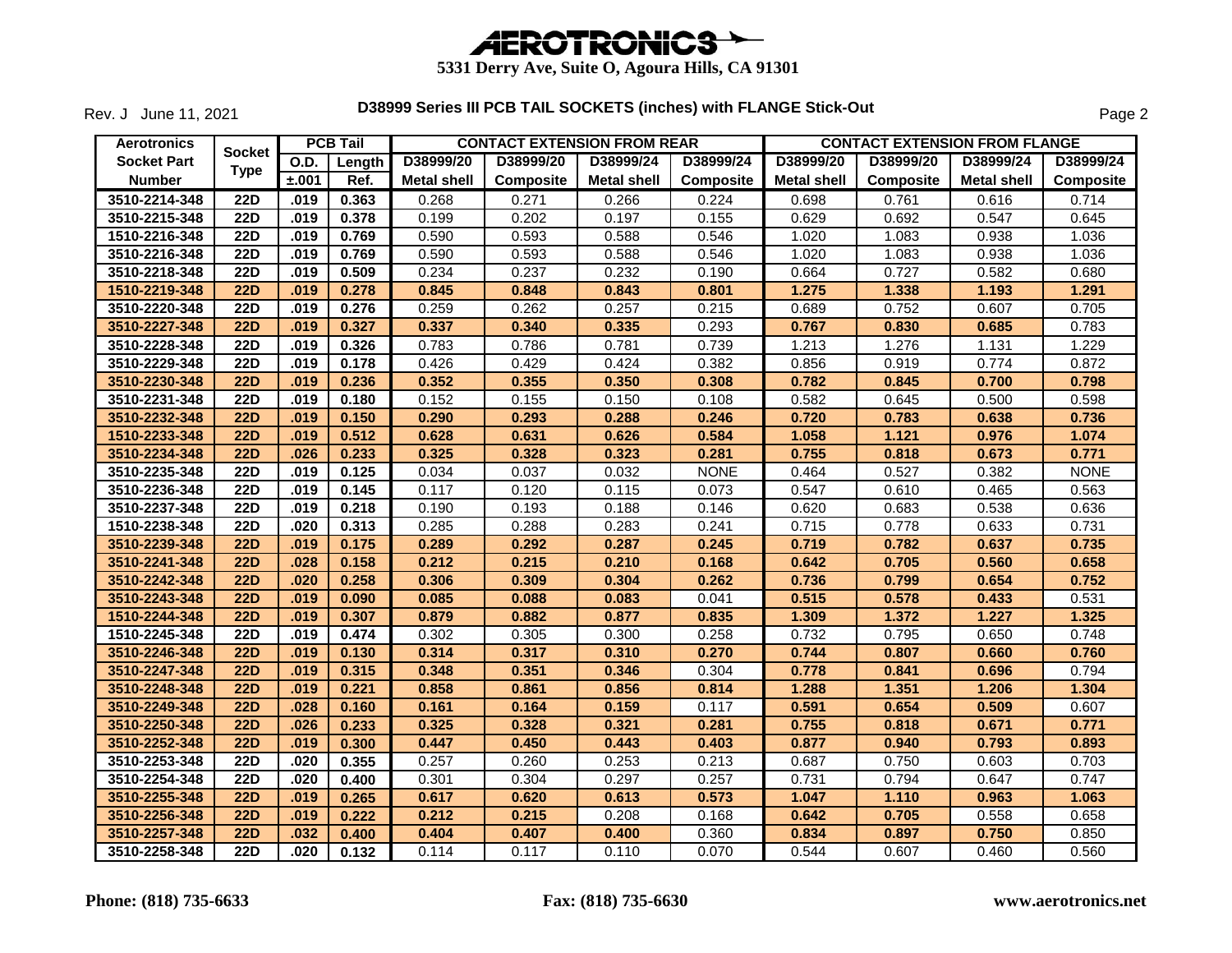

Rev. J June 11, 2021

| <b>Aerotronics</b> |             |             | <b>PCB Tail</b> |                    |                  | <b>CONTACT EXTENSION FROM REAR</b> |                  |                    | <b>CONTACT EXTENSION FROM FLANGE</b> |                    |             |
|--------------------|-------------|-------------|-----------------|--------------------|------------------|------------------------------------|------------------|--------------------|--------------------------------------|--------------------|-------------|
| <b>Socket Part</b> | Socket      | <b>O.D.</b> | Length          | D38999/20          | D38999/20        | D38999/24                          | D38999/24        | D38999/20          | D38999/20                            | D38999/24          | D38999/24   |
| <b>Number</b>      | <b>Type</b> | ±.001       | Ref.            | <b>Metal shell</b> | <b>Composite</b> | <b>Metal shell</b>                 | <b>Composite</b> | <b>Metal shell</b> | Composite                            | <b>Metal shell</b> | Composite   |
| 3510-2259-348      | <b>22D</b>  | .029        | 0.300           | 0.349              | 0.352            | 0.345                              | 0.305            | 0.779              | 0.842                                | 0.695              | 0.795       |
| 3510-2260-348      | <b>22D</b>  | .019        | 0.275           | 0.206              | 0.209            | 0.204                              | 0.162            | 0.636              | 0.699                                | 0.554              | 0.652       |
| 3510-2263-348      | <b>22D</b>  | .019        | 0.150           | 0.055              | 0.058            | 0.053                              | <b>NONE</b>      | 0.485              | 0.548                                | 0.403              | <b>NONE</b> |
| 1510-2264-348      | <b>22D</b>  | .019        | 0.240           | 0.587              | 0.590            | 0.585                              | 0.543            | 1.017              | 1.080                                | 0.935              | 1.033       |
| 3510-2264-348      | <b>22D</b>  | .019        | 0.240           | 0.587              | 0.590            | 0.585                              | 0.543            | 1.017              | 1.080                                | 0.935              | 1.033       |
| 3510-2265-348      | <b>22D</b>  | .019        | 0.175           | 0.239              | 0.242            | 0.237                              | 0.195            | 0.669              | 0.732                                | 0.587              | 0.685       |
| 3510-2266-348      | <b>22D</b>  | .019        | 0.175           | 0.687              | 0.690            | 0.685                              | 0.643            | 1.117              | 1.180                                | 1.035              | 1.133       |
| 3510-2267-348      | <b>22D</b>  | .019        | 0.175           | 0.281              | 0.284            | 0.279                              | 0.237            | 0.711              | 0.774                                | 0.629              | 0.727       |
| 3510-2268-348      | <b>22D</b>  | .019        | 0.180           | 0.260              | 0.263            | 0.258                              | 0.216            | 0.690              | 0.753                                | 0.608              | 0.706       |
| 3510-2269-348      | <b>22D</b>  | .020        | 0.395           | 0.456              | 0.459            | 0.454                              | 0.412            | 0.886              | 0.949                                | 0.804              | 0.902       |
| 1510-2271-348      | <b>22D</b>  | .029        | 0.329           | 0.382              | 0.385            | 0.380                              | 0.338            | 0.812              | 0.875                                | 0.730              | 0.828       |
| 3510-2271-348      | <b>22D</b>  | .029        | 0.329           | 0.382              | 0.385            | 0.380                              | 0.338            | 0.812              | 0.875                                | 0.730              | 0.828       |
| 3510-2272-348      | <b>22D</b>  | .019        | 0.157           | 0.199              | 0.202            | 0.197                              | 0.155            | 0.629              | 0.692                                | 0.547              | 0.645       |
| 3510-2273-348      | <b>22D</b>  | .019        | 0.213           | 0.323              | 0.326            | 0.321                              | 0.279            | 0.753              | 0.816                                | 0.671              | 0.769       |
| 3510-2274-348      | <b>22D</b>  | .019        | 0.244           | 0.284              | 0.287            | 0.282                              | 0.240            | 0.714              | 0.777                                | 0.632              | 0.730       |
| 3510-2275-348      | <b>22D</b>  | .019        | 0.242           | 0.244              | 0.247            | 0.242                              | 0.200            | 0.674              | 0.737                                | 0.592              | 0.690       |
| 3510-2276-348      | <b>22D</b>  | .030        | 0.300           | 0.272              | 0.275            | 0.270                              | 0.228            | 0.702              | 0.765                                | 0.620              | 0.718       |
| 3510-2277-348      | <b>22D</b>  | .019        | 0.220           | 0.392              | 0.395            | 0.388                              | 0.348            | 0.822              | 0.885                                | 0.738              | 0.838       |
| 3510-2278-348      | 22D         | .019        | 0.220           | 0.335              | 0.338            | 0.331                              | 0.291            | 0.765              | 0.828                                | 0.681              | 0.781       |
| 3510-2279-348      | <b>22D</b>  | .027        | 0.227           | 0.456              | 0.459            | 0.452                              | 0.412            | 0.886              | 0.949                                | 0.802              | 0.902       |
| 3510-2280-348      | <b>22D</b>  | .025        | 0.500           | 0.481              | 0.484            | 0.477                              | 0.437            | 0.911              | 0.974                                | 0.827              | 0.927       |
| 3510-2281-348      | <b>22D</b>  | .019        | 0.916           | 0.693              | 0.696            | 0.689                              | 0.649            | 1.123              | 1.186                                | 1.039              | 1.139       |
| 3510-2282-348      | <b>22D</b>  | .019        | 0.182           | 0.399              | 0.402            | 0.395                              | 0.355            | 0.829              | 0.892                                | 0.745              | 0.845       |
| 3510-2283-348      | <b>22D</b>  | .019        | 0.313           | 0.039              | 0.042            | 0.035                              | <b>NONE</b>      | 0.469              | 0.532                                | 0.385              | <b>NONE</b> |
| 3510-2284-348      | <b>22D</b>  | .032        | 0.916           | 0.693              | 0.696            | 0.689                              | 0.649            | 1.123              | 1.186                                | 1.039              | 1.139       |
| 3510-2285-348      | <b>22D</b>  | .019        | 0.717           | 1.621              | 1.624            | 1.617                              | 1.577            | 2.051              | 2.114                                | 1.967              | 2.067       |
| 3510-2286-348      | <b>22D</b>  | .019        | 0.213           | 0.327              | 0.330            | 0.323                              | 0.283            | 0.757              | 0.820                                | 0.673              | 0.773       |
| 3510-2287-348      | <b>22D</b>  | .029        | 0.280           | 0.232              | 0.235            | 0.228                              | 0.188            | 0.662              | 0.725                                | 0.578              | 0.678       |
| 3510-2288-348      | <b>22D</b>  | .019        | 0.410           | 0.404              | 0.407            | 0.400                              | 0.360            | 0.834              | 0.897                                | 0.750              | 0.850       |
| 3510-2289-348      | <b>22D</b>  | .019        | 0.360           | 0.358              | 0.361            | 0.354                              | 0.314            | 0.788              | 0.851                                | 0.704              | 0.804       |
| 3510-2290-348      | 22D         | .020        | 0.280           | 0.515              | 0.518            | 0.511                              | 0.471            | 0.945              | 1.008                                | 0.861              | 0.961       |
| 3510-2291-348      | <b>22D</b>  | .019        | 0.292           | 0.234              | 0.237            | 0.230                              | 0.190            | 0.664              | 0.727                                | 0.580              | 0.680       |
| 1510-2294-348      | <b>22D</b>  | .019        | 0.485           | 0.352              | 0.355            | 0.348                              | 0.308            | 0.782              | 0.845                                | 0.698              | 0.798       |
| 3510-2294-348      | <b>22D</b>  | .019        | 0.485           | 0.352              | 0.355            | 0.348                              | 0.308            | 0.782              | 0.845                                | 0.698              | 0.798       |
| 3510-2295-348      | <b>22D</b>  | .024        | 0.128           | 0.541              | 0.544            | 0.537                              | 0.497            | 0.971              | 1.034                                | 0.887              | 0.987       |
| 3510-2299-348      | <b>22D</b>  | .020        | 0.169           | 0.181              | 0.184            | 0.177                              | 0.137            | 0.611              | 0.674                                | 0.527              | 0.627       |
| 3510-2223A-348     | 22D         | .019        | 0.256           | 0.373              | 0.376            | 0.369                              | 0.329            | 0.803              | 0.866                                | 0.719              | 0.819       |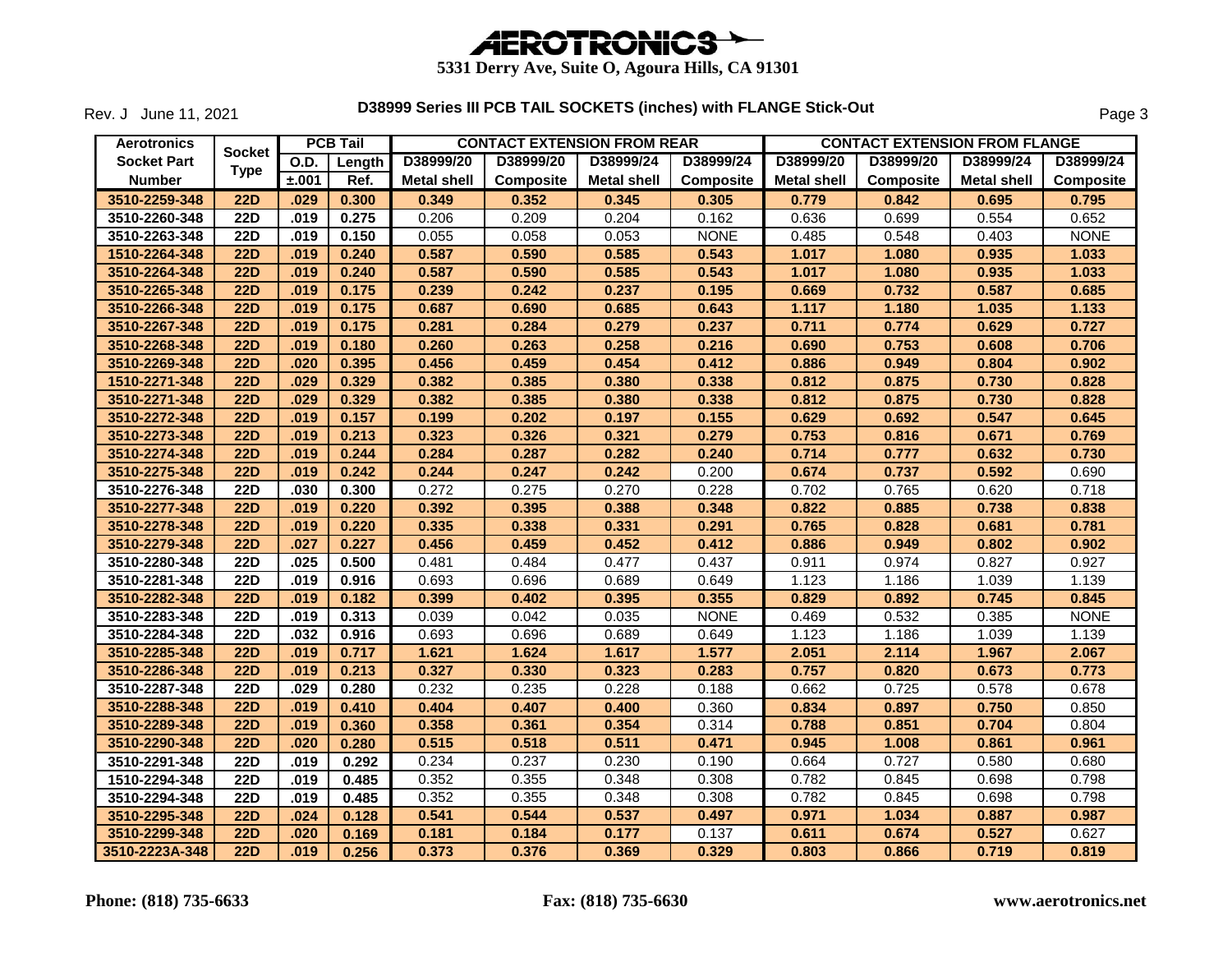

Rev. J June 11, 2021

| <b>Aerotronics</b> |                  |       | <b>PCB Tail</b> |                    | <b>CONTACT EXTENSION FROM REAR</b> |                    |                  |                    | <b>CONTACT EXTENSION FROM FLANGE</b> |                    |                  |
|--------------------|------------------|-------|-----------------|--------------------|------------------------------------|--------------------|------------------|--------------------|--------------------------------------|--------------------|------------------|
| <b>Socket Part</b> | <b>Socket</b>    | O.D.  | Length          | D38999/20          | D38999/20                          | D38999/24          | D38999/24        | D38999/20          | D38999/20                            | D38999/24          | D38999/24        |
| <b>Number</b>      | <b>Type</b>      | ±.001 | Ref.            | <b>Metal shell</b> | <b>Composite</b>                   | <b>Metal shell</b> | <b>Composite</b> | <b>Metal shell</b> | <b>Composite</b>                     | <b>Metal shell</b> | <b>Composite</b> |
| 3510-2224A-348     | <b>22D</b>       | .019  | 0.195           | 0.104              | 0.107                              | 0.100              | 0.060            | 0.534              | 0.597                                | 0.450              | 0.550            |
| 3510-2225A-348     | <b>22D</b>       | .019  | 0.315           | 0.282              | 0.285                              | 0.278              | 0.238            | 0.712              | 0.775                                | 0.628              | 0.728            |
| 3510-2226A-348     | <b>22D</b>       | .019  | 0.148           | 0.055              | 0.058                              | 0.051              | 0.011            | 0.485              | 0.548                                | 0.401              | 0.501            |
| 3510-2227A-348     | <b>22D</b>       | .019  | 0.231           | 0.667              | 0.670                              | 0.663              | 0.623            | 1.097              | 1.160                                | 1.013              | 1.113            |
| 3510-2228A-348     | $\overline{22D}$ | .019  | 0.475           | 0.206              | 0.209                              | 0.202              | 0.162            | 0.636              | 0.699                                | 0.552              | 0.652            |
| 3510-2229A-348     | <b>22D</b>       | .019  | 0.264           | 0.097              | 0.100                              | 0.093              | 0.053            | 0.527              | 0.590                                | 0.443              | 0.543            |
| 3510-2230A-348     | <b>22D</b>       | .019  | 0.285           | 0.292              | 0.295                              | 0.288              | 0.248            | 0.722              | 0.785                                | 0.638              | 0.738            |
| 3510-2231A-348     | 22D              | .019  | 0.570           | 0.712              | 0.715                              | 0.708              | 0.668            | 1.142              | 1.205                                | 1.058              | 1.158            |
| 3510-2232A-348     | <b>22D</b>       | .019  | 0.288           | 0.347              | 0.350                              | 0.343              | 0.303            | 0.777              | 0.840                                | 0.693              | 0.793            |
| 3510-2233A-348     | <b>22D</b>       | .019  | 0.230           | 0.367              | 0.370                              | 0.363              | 0.323            | 0.797              | 0.860                                | 0.713              | 0.813            |
| 3510-2234A-348     | <b>22D</b>       | .019  | 0.375           | 0.097              | 0.100                              | 0.093              | 0.053            | 0.527              | 0.590                                | 0.443              | 0.543            |
| 3510-2235A-348     | 22D              | .019  | 0.230           | 0.404              | 0.407                              | 0.400              | 0.360            | 0.834              | 0.897                                | 0.750              | 0.850            |
| 3510-2236A-348     | <b>22D</b>       | .019  | 0.465           | 0.817              | 0.820                              | 0.813              | 0.773            | 1.247              | 1.310                                | 1.163              | 1.263            |
| 3510-2237A-348     | <b>22D</b>       | .019  | 0.421           | 0.320              | 0.323                              | 0.316              | 0.276            | 0.750              | 0.813                                | 0.666              | 0.766            |
| 3510-2238A-348     | 22D              | .019  | 0.367           | 0.144              | 0.147                              | 0.140              | 0.100            | 0.574              | 0.637                                | 0.490              | 0.590            |
| 3510-2239A-348     | 22D              | .019  | 0.395           | 0.127              | 0.130                              | 0.123              | 0.083            | 0.557              | 0.620                                | 0.473              | 0.573            |
| 3510-2240A-348     | <b>22D</b>       | .019  | 0.200           | 0.362              | 0.365                              | 0.358              | 0.318            | 0.792              | 0.855                                | 0.708              | 0.808            |
| 3510-2242A-348     | <b>22D</b>       | .019  | 0.218           | 0.402              | 0.405                              | 0.398              | 0.358            | 0.832              | 0.895                                | 0.748              | 0.848            |
| 3510-2244A-348     | <b>22D</b>       | .019  | 0.370           | 0.430              | 0.433                              | 0.426              | 0.386            | 0.860              | 0.923                                | 0.776              | 0.876            |
| 3510-2245A-348     | <b>22D</b>       | .019  | 0.233           | 0.325              | 0.328                              | 0.321              | 0.281            | 0.755              | 0.818                                | 0.671              | 0.771            |
| 3510-2246A-348     | <b>22D</b>       | .019  | 0.185           | 0.099              | 0.102                              | 0.094              | 0.055            | 0.529              | 0.592                                | 0.444              | 0.545            |
| 3510-2247A-348     | 22D              | .019  | 0.735           | 0.469              | 0.472                              | 0.463              | 0.425            | 0.899              | 0.962                                | 0.813              | 0.915            |
| 3510-2248A-348     | <b>22D</b>       | .019  | 0.434           | 0.623              | 0.626                              | 0.616              | 0.579            | 1.053              | 1.116                                | 0.966              | 1.069            |
| 3510-2249A-348     | <b>22D</b>       | .019  | 0.619           | 0.449              | 0.452                              | 0.441              | 0.405            | 0.879              | 0.942                                | 0.791              | 0.895            |
| 3510-2250A-348     | <b>22D</b>       | .019  | 0.315           | 0.222              | 0.225                              | 0.213              | 0.178            | 0.652              | 0.715                                | 0.563              | 0.668            |
| 3510-2251A-348     | <b>22D</b>       | .019  | 0.638           | 0.545              | 0.548                              | 0.535              | 0.501            | 0.975              | 1.038                                | 0.885              | 0.991            |
| 3510-2252A-348     | <b>22D</b>       | .019  | 0.250           | 0.544              | 0.547                              | 0.533              | 0.500            | 0.974              | 1.037                                | 0.883              | 0.990            |
| 3510-2254A-348     | $\overline{22D}$ | .019  | 2.187           | 1.846              | 1.849                              | 1.833              | 1.802            | 2.276              | 2.339                                | 2.183              | 2.292            |
| 3510-2255A-348     | <b>22D</b>       | .019  | 0.312           | 0.039              | 0.042                              | <b>NONE</b>        | <b>NONE</b>      | 0.469              | 0.532                                | <b>NONE</b>        | <b>NONE</b>      |
| 3510-2258A-348     | <b>22D</b>       | .019  | 0.151           | 0.044              | 0.047                              | <b>NONE</b>        | <b>NONE</b>      | 0.474              | 0.537                                | <b>NONE</b>        | <b>NONE</b>      |
| 3510-2259A-348     | $\overline{22D}$ | .019  | 0.254           | 0.193              | 0.196                              | 0.184              | 0.149            | 0.623              | 0.686                                | 0.534              | 0.639            |
| 3510-2260A-348     | <b>22D</b>       | .019  | 0.375           | 0.244              | 0.247                              | 0.234              | 0.200            | 0.674              | 0.737                                | 0.584              | 0.690            |
| 3510-2261A-348     | <b>22D</b>       | .019  | 0.224           | 0.407              | 0.410                              | 0.396              | 0.363            | 0.837              | 0.900                                | 0.746              | 0.853            |
| 3510-2262A-348     | <b>22D</b>       | .019  | 0.569           | 0.502              | 0.505                              | 0.490              | 0.458            | 0.932              | 0.995                                | 0.840              | 0.948            |
| 3510-2263A-348     | <b>22D</b>       | .019  | 0.584           | 0.556              | 0.559                              | 0.543              | 0.512            | 0.986              | 1.049                                | 0.893              | 1.002            |
| 3510-2264A-348     | <b>22D</b>       | .019  | 0.180           | 0.255              | 0.258                              | 0.241              | 0.211            | 0.685              | 0.748                                | 0.591              | 0.701            |
| 3510-2265A-348     | 22D              | .019  | 0.197           | 0.527              | 0.530                              | 0.512              | 0.483            | 0.957              | 1.020                                | 0.862              | 0.973            |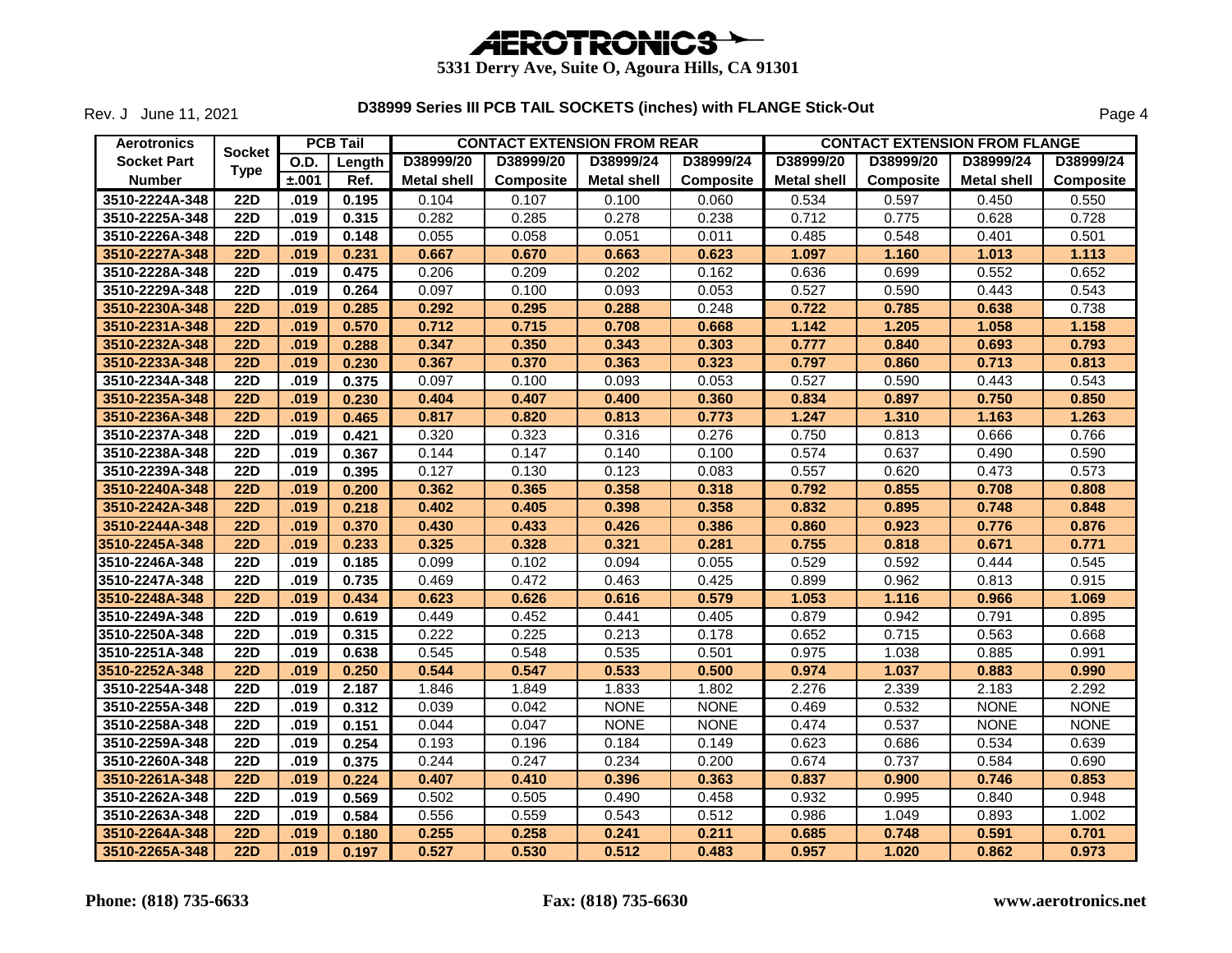

Rev. J June 11, 2021

| <b>Aerotronics</b> |                  |       | <b>PCB Tail</b> |                    | <b>CONTACT EXTENSION FROM REAR</b> |                    |                  | <b>CONTACT EXTENSION FROM FLANGE</b> |                  |                    |           |  |
|--------------------|------------------|-------|-----------------|--------------------|------------------------------------|--------------------|------------------|--------------------------------------|------------------|--------------------|-----------|--|
| <b>Socket Part</b> | <b>Socket</b>    | O.D.  | Length          | D38999/20          | D38999/20                          | D38999/24          | D38999/24        | D38999/20                            | D38999/20        | D38999/24          | D38999/24 |  |
| <b>Number</b>      | <b>Type</b>      | ±.001 | Ref.            | <b>Metal shell</b> | <b>Composite</b>                   | <b>Metal shell</b> | <b>Composite</b> | <b>Metal shell</b>                   | <b>Composite</b> | <b>Metal shell</b> | Composite |  |
| 3510-2266A-348     | <b>22D</b>       | .019  | 0.100           | 0.144              | 0.147                              | 0.128              | 0.100            | 0.574                                | 0.637            | 0.478              | 0.590     |  |
| 3510-2267A-348     | $\overline{22D}$ | .019  | 0.330           | 0.237              | 0.240                              | 0.220              | 0.193            | 0.667                                | 0.730            | 0.570              | 0.683     |  |
| 3510-2268A-348     | 22D              | .019  | 0.325           | 0.583              | 0.586                              | 0.574              | 0.539            | 1.013                                | 1.076            | 0.924              | 1.029     |  |
| 3510-2269A-348     | <b>22D</b>       | .019  | 0.743           | 0.657              | 0.660                              | 0.647              | 0.613            | 1.087                                | 1.150            | 0.997              | 1.103     |  |
| 3510-2270A-348     | $\overline{22D}$ | .019  | 0.430           | 0.334              | 0.337                              | 0.323              | 0.290            | 0.764                                | 0.827            | 0.673              | 0.780     |  |
| 3510-2271A-348     | <b>22D</b>       | .019  | 0.227           | 0.201              | 0.204                              | 0.189              | 0.157            | 0.631                                | 0.694            | 0.539              | 0.647     |  |
| 3510-2272A-348     | <b>22D</b>       | .019  | 0.100           | 0.284              | 0.287                              | 0.271              | 0.240            | 0.714                                | 0.777            | 0.621              | 0.730     |  |
| 3510-2273A-348     | <b>22D</b>       | .019  | 0.564           | 0.471              | 0.474                              | 0.457              | 0.427            | 0.901                                | 0.964            | 0.807              | 0.917     |  |
| 3510-2274A-348     | <b>22D</b>       | .019  | 0.110           | 1.141              | 1.144                              | 1.126              | 1.097            | 1.571                                | 1.634            | 1.476              | 1.587     |  |
| 3510-2275A-348     | $\overline{22D}$ | .019  | 0.509           | 0.236              | 0.239                              | 0.220              | 0.192            | 0.666                                | 0.729            | 0.570              | 0.682     |  |
| 3510-2276A-348     | <b>22D</b>       | .019  | 0.141           | 0.184              | 0.187                              | 0.167              | 0.140            | 0.614                                | 0.677            | 0.517              | 0.630     |  |
| 3510-2277A-348     | 22D              | .019  | 0.125           | 0.202              | 0.205                              | 0.193              | 0.158            | 0.632                                | 0.695            | 0.543              | 0.648     |  |
| 3510-2279A-349     | <b>22D</b>       | .019  | 0.509           | 0.236              | 0.239                              | 0.225              | 0.192            | 0.666                                | 0.729            | 0.575              | 0.682     |  |
| 3510-2280A-348     | 22D              | .019  | 0.313           | 0.287              | 0.290                              | 0.275              | 0.243            | 0.717                                | 0.780            | 0.625              | 0.733     |  |
| 3510-2281A-348     | <b>22D</b>       | .019  | 0.100           | 0.154              | 0.157                              | 0.141              | 0.110            | 0.584                                | 0.647            | 0.491              | 0.600     |  |
| 3510-2283A-348     | 22D              | .019  | 0.525           | 0.259              | 0.262                              | 0.244              | 0.215            | 0.689                                | 0.752            | 0.594              | 0.705     |  |
| 3510-2285A-348     | <b>22D</b>       | .019  | 0.442           | 0.169              | 0.172                              | 0.152              | 0.125            | 0.599                                | 0.662            | 0.502              | 0.615     |  |
| 3510-2286A-348     | <b>22D</b>       | .019  | 0.250           | 0.284              | 0.287                              | 0.275              | 0.240            | 0.714                                | 0.777            | 0.625              | 0.730     |  |
| 3510-2287A-348     | $\overline{22D}$ | .019  | 0.512           | 0.419              | 0.422                              | 0.409              | 0.375            | 0.849                                | 0.912            | 0.759              | 0.865     |  |
| 3510-2288A-348     | $\overline{22D}$ | .019  | 0.575           | 0.508              | 0.511                              | 0.497              | 0.464            | 0.938                                | 1.001            | 0.847              | 0.954     |  |
| 3510-2289A-348     | <b>22D</b>       | .019  | 0.310           | 0.514              | 0.517                              | 0.502              | 0.470            | 0.944                                | 1.007            | 0.852              | 0.960     |  |
| 3510-2290A-348     | <b>22D</b>       | .019  | 0.186           | 0.440              | 0.443                              | 0.427              | 0.396            | 0.870                                | 0.933            | 0.777              | 0.886     |  |
| 3510-2292A-348     | <b>22D</b>       | .019  | 0.438           | 0.529              | 0.532                              | 0.514              | 0.485            | 0.959                                | 1.022            | 0.864              | 0.975     |  |
| 3510-2293A-348     | <b>22D</b>       | .019  | 0.397           | 0.304              | 0.307                              | 0.288              | 0.260            | 0.734                                | 0.797            | 0.638              | 0.750     |  |
| 3510-2294A-348     | <b>22D</b>       | .019  | 0.338           | 0.392              | 0.395                              | 0.375              | 0.348            | 0.822                                | 0.885            | 0.725              | 0.838     |  |
| 3510-2295A-348     | $\overline{22D}$ | .019  | 0.280           | 0.144              | 0.147                              | 0.135              | 0.100            | 0.574                                | 0.637            | 0.485              | 0.590     |  |
| 3510-2296A-348     | <b>22D</b>       | .019  | 0.316           | 0.208              | 0.211                              | 0.198              | 0.164            | 0.638                                | 0.701            | 0.548              | 0.654     |  |
| 3510-2297A-348     | <b>22D</b>       | .019  | 0.552           | 0.279              | 0.282                              | 0.268              | 0.235            | 0.709                                | 0.772            | 0.618              | 0.725     |  |
| 3510-2298A-348     | <b>22D</b>       | .019  | 0.311           | 0.355              | 0.358                              | 0.343              | 0.311            | 0.785                                | 0.848            | 0.693              | 0.801     |  |
| 3510-2299A-348     | $\overline{22D}$ | .019  | 0.455           | 0.369              | 0.372                              | 0.356              | 0.325            | 0.799                                | 0.862            | 0.706              | 0.815     |  |
| 3510-2200-349      | <b>22M</b>       | .019  | 0.118           | 0.212              | 0.215                              | 0.210              | 0.168            | 0.642                                | 0.705            | 0.560              | 0.658     |  |
| 3510-2201-349      | <b>22M</b>       | .019  | 0.138           | 0.232              | 0.235                              | 0.230              | 0.188            | 0.662                                | 0.725            | 0.580              | 0.678     |  |
| 3510-2202-349      | 22M              | .019  | 0.157           | 0.251              | 0.254                              | 0.249              | 0.207            | 0.681                                | 0.744            | 0.599              | 0.697     |  |
| 3510-2203-349      | <b>22M</b>       | .019  | 0.177           | 0.271              | 0.274                              | 0.269              | 0.227            | 0.701                                | 0.764            | 0.619              | 0.717     |  |
| 3510-2204-349      | <b>22M</b>       | .019  | 0.197           | 0.291              | 0.294                              | 0.289              | 0.247            | 0.721                                | 0.784            | 0.639              | 0.737     |  |
| 3510-2205-349      | <b>22M</b>       | .019  | 0.217           | 0.311              | 0.314                              | 0.309              | 0.267            | 0.741                                | 0.804            | 0.659              | 0.757     |  |
| 3510-2206-349      | 22M              | .019  | 0.236           | 0.330              | 0.333                              | 0.328              | 0.286            | 0.760                                | 0.823            | 0.678              | 0.776     |  |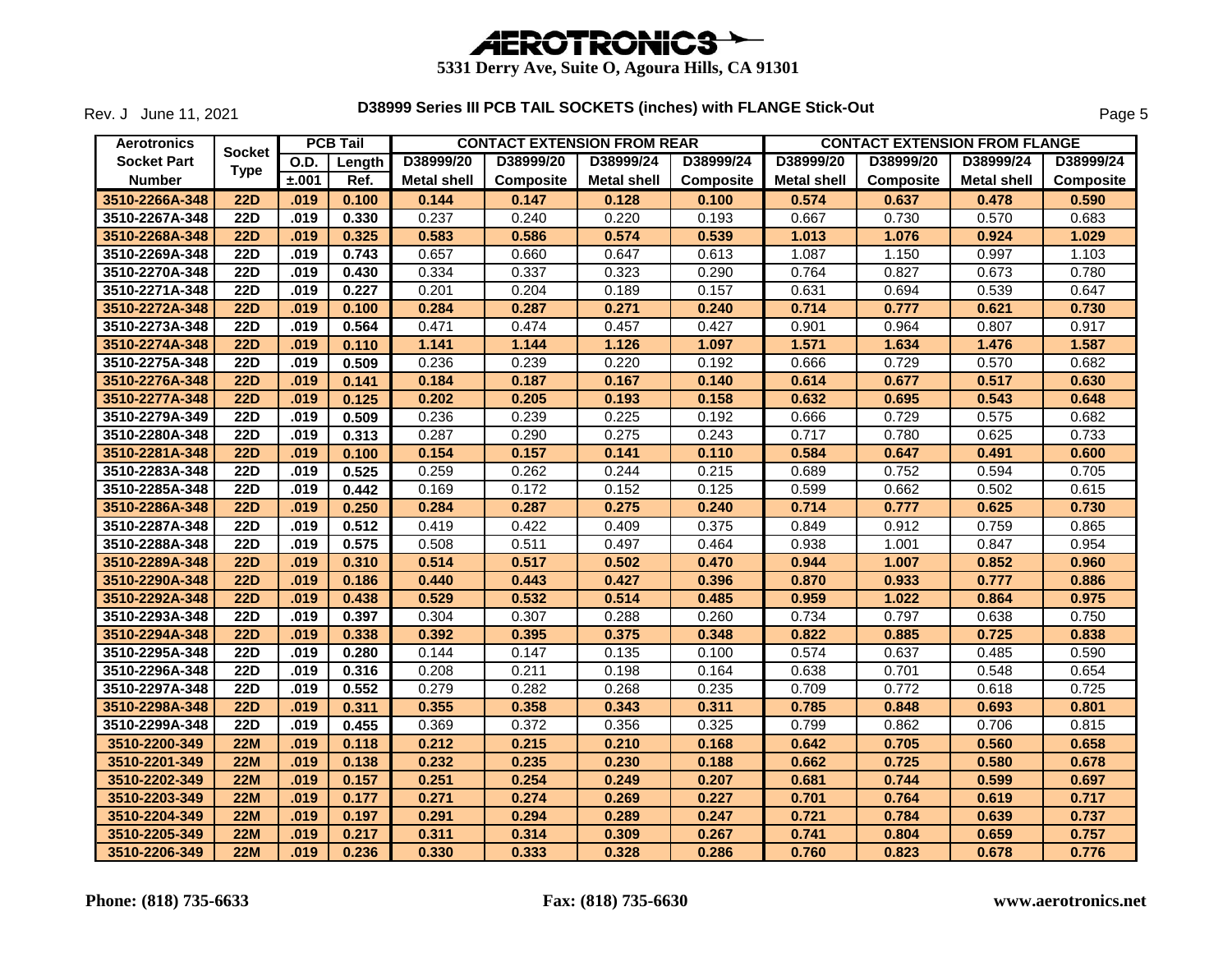

Rev. J June 11, 2021

| <b>Aerotronics</b> |                 |             | <b>PCB Tail</b> |                    |           | <b>CONTACT EXTENSION FROM REAR</b> |           | <b>CONTACT EXTENSION FROM FLANGE</b> |           |                    |                  |
|--------------------|-----------------|-------------|-----------------|--------------------|-----------|------------------------------------|-----------|--------------------------------------|-----------|--------------------|------------------|
| <b>Socket Part</b> | <b>Socket</b>   | <b>O.D.</b> | Length          | D38999/20          | D38999/20 | D38999/24                          | D38999/24 | D38999/20                            | D38999/20 | D38999/24          | D38999/24        |
| <b>Number</b>      | <b>Type</b>     | ±.001       | Ref.            | <b>Metal shell</b> | Composite | <b>Metal shell</b>                 | Composite | <b>Metal shell</b>                   | Composite | <b>Metal shell</b> | <b>Composite</b> |
| 3510-2207-349      | 22M             | .019        | 0.118           | 0.166              | 0.169     | 0.163                              | 0.122     | 0.596                                | 0.659     | 0.513              | 0.612            |
| 3510-2208-349      | 22M             | .019        | 0.138           | 0.186              | 0.189     | 0.182                              | 0.142     | 0.616                                | 0.679     | 0.532              | 0.632            |
| 3510-2209-349      | 22M             | .019        | 0.157           | 0.205              | 0.208     | 0.200                              | 0.161     | 0.635                                | 0.698     | 0.550              | 0.651            |
| 3510-2210-349      | 22M             | .019        | 0.177           | 0.225              | 0.228     | 0.219                              | 0.181     | 0.655                                | 0.718     | 0.569              | 0.671            |
| 3510-2211-349      | 22M             | .019        | 0.197           | 0.245              | 0.248     | 0.238                              | 0.201     | 0.675                                | 0.738     | 0.588              | 0.691            |
| 3510-2212-349      | <b>22M</b>      | .019        | 0.217           | 0.265              | 0.268     | 0.257                              | 0.221     | 0.695                                | 0.758     | 0.607              | 0.711            |
| 3510-2213-349      | <b>22M</b>      | .019        | 0.236           | 0.284              | 0.287     | 0.275                              | 0.240     | 0.714                                | 0.777     | 0.625              | 0.730            |
| 3510-2214-349      | <b>22M</b>      | .019        | 0.452           | 0.399              | 0.402     | 0.388                              | 0.355     | 0.829                                | 0.892     | 0.738              | 0.845            |
| 3510-2215-349      | <b>22M</b>      | .019        | 0.379           | 0.201              | 0.204     | 0.190                              | 0.157     | 0.631                                | 0.694     | 0.540              | 0.647            |
| 3510-2249-349      | <b>22M</b>      | .026        | 0.200           | 0.156              | 0.159     | 0.145                              | 0.112     | 0.586                                | 0.649     | 0.495              | 0.602            |
| 1510-2251-349      | 22M             | .030        | 0.329           | 0.382              | 0.385     | 0.380                              | 0.338     | 0.812                                | 0.875     | 0.730              | 0.828            |
| 3510-2251-349      | <b>22M</b>      | .030        | 0.329           | 0.382              | 0.385     | 0.380                              | 0.338     | 0.812                                | 0.875     | 0.730              | 0.828            |
| 1510-22LF0-349     | <b>22M</b>      | .019        | 0.197           | 0.249              | 0.252     | 0.247                              | 0.205     | 0.679                                | 0.742     | 0.597              | 0.695            |
| 1510-22LF1-349     | <b>22M</b>      | .019        | 0.157           | 0.209              | 0.212     | 0.207                              | 0.165     | 0.639                                | 0.702     | 0.557              | 0.655            |
| 1510-22LF2-349     | <b>22M</b>      | .019        | 0.118           | 0.170              | 0.173     | 0.168                              | 0.126     | 0.600                                | 0.663     | 0.518              | 0.616            |
| 1510-2000-351      | 20              | .026        | 0.400           | 0.127              | 0.130     | 0.125                              | 0.083     | 0.557                                | 0.620     | 0.475              | 0.573            |
| 1510-2001-351      | $\overline{20}$ | .026        | 0.200           | 0.292              | 0.295     | 0.290                              | 0.248     | 0.722                                | 0.785     | 0.640              | 0.738            |
| 1510-2002-351      | 20              | .019        | 0.435           | 0.325              | 0.328     | 0.323                              | 0.281     | 0.755                                | 0.818     | 0.673              | 0.771            |
| 1510-2003-351      | 20              | .019        | 0.136           | 0.156              | 0.159     | 0.154                              | 0.112     | 0.586                                | 0.649     | 0.504              | 0.602            |
| 1510-2004-351      | 20              | .023        | 0.276           | 0.385              | 0.388     | 0.383                              | 0.341     | 0.815                                | 0.878     | 0.733              | 0.831            |
| 3510-2004-351      | 20              | .023        | 0.276           | 0.385              | 0.388     | 0.383                              | 0.341     | 0.815                                | 0.878     | 0.733              | 0.831            |
| 1510-2005-351      | $\overline{20}$ | .019        | 0.301           | 0.190              | 0.193     | 0.188                              | 0.146     | 0.620                                | 0.683     | 0.538              | 0.636            |
| 1510-2006-351      | $\overline{20}$ | .019        | 0.145           | 0.117              | 0.120     | 0.115                              | 0.073     | 0.547                                | 0.610     | 0.465              | 0.563            |
| 3510-2007-351      | 20              | .019        | 0.180           | 0.152              | 0.155     | 0.150                              | 0.108     | 0.582                                | 0.645     | 0.500              | 0.598            |
| 1510-2008-351      | 20              | .019        | 0.218           | 0.190              | 0.193     | 0.188                              | 0.146     | 0.620                                | 0.683     | 0.538              | 0.636            |
| 3510-2009-351      | 20              | .019        | 0.409           | 0.115              | 0.118     | 0.113                              | 0.071     | 0.545                                | 0.608     | 0.463              | 0.561            |
| 1510-2010-351      | 20              | .019        | 0.639           | 0.532              | 0.535     | 0.530                              | 0.488     | 0.962                                | 1.025     | 0.880              | 0.978            |
| 1510-2011-351      | 20              | .019        | 0.175           | 0.281              | 0.284     | 0.279                              | 0.237     | 0.711                                | 0.774     | 0.629              | 0.727            |
| 1510-2012-351      | 20              | .029        | 0.329           | 0.382              | 0.385     | 0.380                              | 0.338     | 0.812                                | 0.875     | 0.730              | 0.828            |
| 1510-2013-351      | 20              | .019        | 0.157           | 0.199              | 0.202     | 0.197                              | 0.155     | 0.629                                | 0.692     | 0.547              | 0.645            |
| 1510-2014-351      | 20              | .039        | 0.325           | 0.686              | 0.689     | 0.684                              | 0.642     | 1.116                                | 1.179     | 1.034              | 1.132            |
| 1510-2015-351      | 20              | .019        | 0.213           | 0.323              | 0.326     | 0.321                              | 0.279     | 0.753                                | 0.816     | 0.671              | 0.769            |
| 1510-2016-351      | 20              | .019        | 0.244           | 0.284              | 0.287     | 0.282                              | 0.240     | 0.714                                | 0.777     | 0.632              | 0.730            |
| 1510-2017-351      | 20              | .019        | 0.916           | 0.693              | 0.696     | 0.691                              | 0.649     | 1.123                                | 1.186     | 1.041              | 1.139            |
| 1510-2018-351      | 20              | .032        | 0.916           | 0.693              | 0.696     | 0.691                              | 0.649     | 1.123                                | 1.186     | 1.041              | 1.139            |
| 1510-2019-351      | 20              | .019        | 0.177           | 0.426              | 0.429     | 0.424                              | 0.382     | 0.856                                | 0.919     | 0.774              | 0.872            |
| 3510-2021-351      | 20              | .020        | 0.310           | 0.337              | 0.340     | 0.335                              | 0.293     | 0.767                                | 0.830     | 0.685              | 0.783            |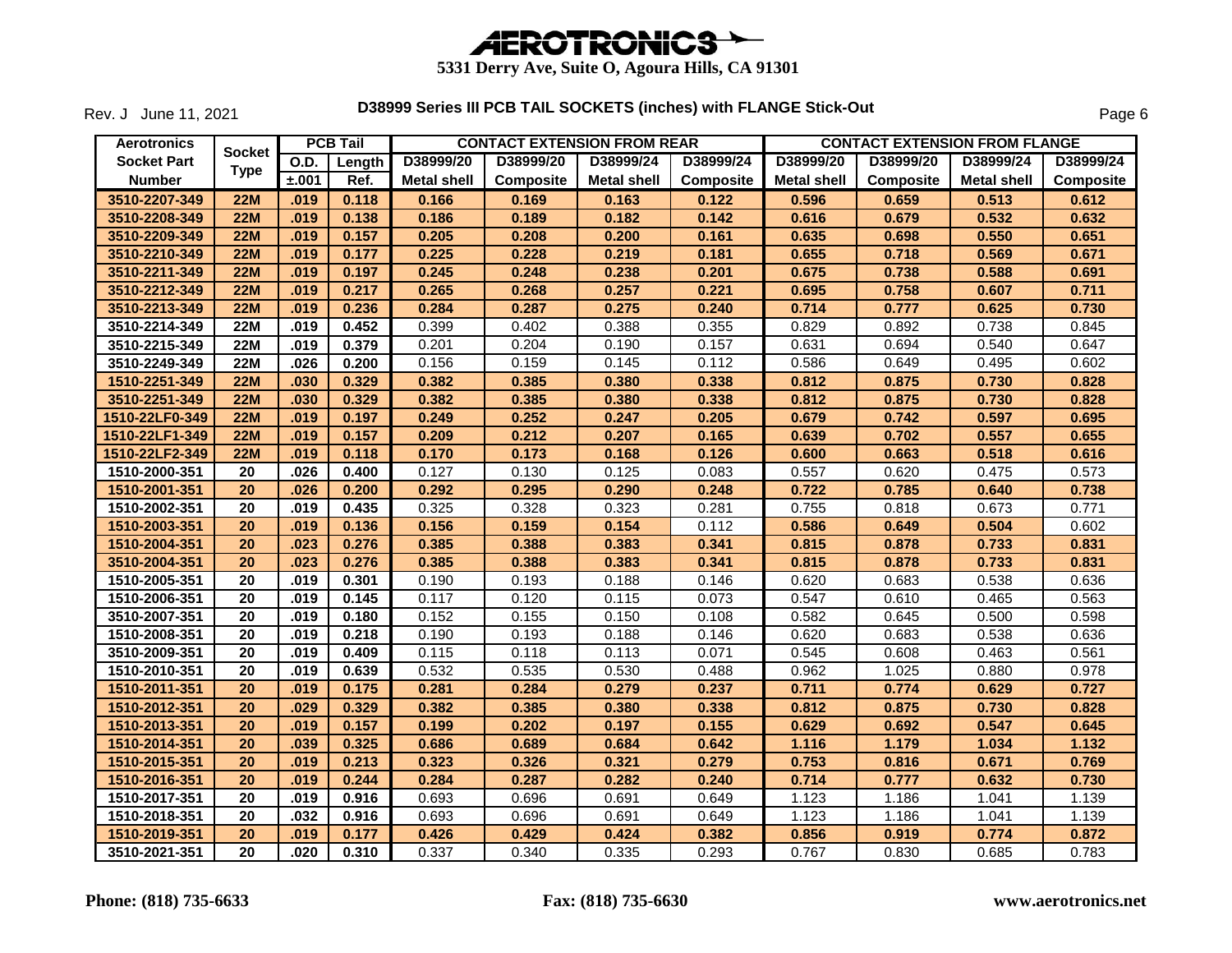

Rev. J June 11, 2021

| <b>Aerotronics</b> |                 |       | <b>PCB Tail</b> |                    |           | <b>CONTACT EXTENSION FROM REAR</b> |                  | <b>CONTACT EXTENSION FROM FLANGE</b> |                  |                    |                  |
|--------------------|-----------------|-------|-----------------|--------------------|-----------|------------------------------------|------------------|--------------------------------------|------------------|--------------------|------------------|
| <b>Socket Part</b> | <b>Socket</b>   | O.D.  | Length          | D38999/20          | D38999/20 | D38999/24                          | D38999/24        | D38999/20                            | D38999/20        | D38999/24          | D38999/24        |
| <b>Number</b>      | <b>Type</b>     | ±.001 | Ref.            | <b>Metal shell</b> | Composite | <b>Metal shell</b>                 | <b>Composite</b> | <b>Metal shell</b>                   | <b>Composite</b> | <b>Metal shell</b> | <b>Composite</b> |
| 3510-2023-351      | 20              | .024  | 0.220           | 0.382              | 0.385     | 0.380                              | 0.338            | 0.812                                | 0.875            | 0.730              | 0.828            |
| 3510-2025-351      | 20              | .030  | 0.349           | 0.077              | 0.080     | 0.075                              | 0.033            | 0.507                                | 0.570            | 0.425              | 0.523            |
| 3510-2026-351      | 20              | .030  | 0.773           | 0.501              | 0.504     | 0.499                              | 0.457            | 0.931                                | 0.994            | 0.849              | 0.947            |
| 1510-2029-351      | 20              | .030  | 0.395           | 0.657              | 0.660     | 0.655                              | 0.613            | 1.087                                | 1.150            | 1.005              | 1.103            |
| 1510-2031-351      | 20              | .030  | 0.300           | 0.657              | 0.660     | 0.655                              | 0.613            | 1.087                                | 1.150            | 1.005              | 1.103            |
| 3510-2032-351      | 20              | .019  | 0.200           | 0.608              | 0.611     | 0.606                              | 0.564            | 1.038                                | 1.101            | 0.956              | 1.054            |
| 3510-2033-351      | 20              | .020  | 0.090           | 0.085              | 0.088     | 0.083                              | 0.041            | 0.515                                | 0.578            | 0.433              | 0.531            |
| 3510-2036-351      | 20              | .019  | 0.230           | 0.202              | 0.205     | 0.198                              | 0.158            | 0.632                                | 0.695            | 0.548              | 0.648            |
| 3510-2037-351      | 20              | .019  | 0.453           | 0.325              | 0.328     | 0.321                              | 0.281            | 0.755                                | 0.818            | 0.671              | 0.771            |
| 3510-2038-351      | 20              | .030  | 0.244           | 0.373              | 0.376     | 0.371                              | 0.329            | 0.803                                | 0.866            | 0.721              | 0.819            |
| 3510-2039-351      | 20              | .030  | 0.380           | 0.402              | 0.405     | 0.400                              | 0.358            | 0.832                                | 0.895            | 0.750              | 0.848            |
| 3510-2040-351      | 20              | .048  | 0.192           | 0.469              | 0.472     | 0.467                              | 0.425            | 0.899                                | 0.962            | 0.817              | 0.915            |
| 1510-2041-351      | 20              | .019  | 0.235           | 0.177              | 0.180     | 0.175                              | 0.133            | 0.607                                | 0.670            | 0.525              | 0.623            |
| 1510-2042-351      | 20              | .019  | 0.474           | 0.302              | 0.305     | 0.300                              | 0.258            | 0.732                                | 0.795            | 0.650              | 0.748            |
| 1510-2043-351      | 20              | .019  | 0.927           | 0.636              | 0.639     | 0.632                              | 0.592            | 1.066                                | 1.129            | 0.982              | 1.082            |
| 1510-2044-351      | 20              | .019  | 0.538           | 0.435              | 0.438     | 0.431                              | 0.391            | 0.865                                | 0.928            | 0.781              | 0.881            |
| 1510-2045-351      | 20              | .019  | 0.481           | 0.190              | 0.193     | 0.186                              | 0.146            | 0.620                                | 0.683            | 0.536              | 0.636            |
| 3510-2047-351      | 20              | .025  | 0.552           | 0.325              | 0.328     | 0.323                              | 0.281            | 0.755                                | 0.818            | 0.673              | 0.771            |
| 3510-2048-351      | $\overline{20}$ | .025  | 0.249           | 0.155              | 0.158     | 0.153                              | 0.111            | 0.585                                | 0.648            | 0.503              | 0.601            |
| 3510-2049-351      | 20              | .025  | 0.375           | 0.447              | 0.450     | 0.445                              | 0.403            | 0.877                                | 0.940            | 0.795              | 0.893            |
| 3510-2050-351      | 20              | .030  | 0.300           | 0.294              | 0.297     | 0.292                              | 0.250            | 0.724                                | 0.787            | 0.642              | 0.740            |
| 3510-2051-351      | 20              | .030  | 0.300           | 0.562              | 0.565     | 0.560                              | 0.518            | 0.992                                | 1.055            | 0.910              | 1.008            |
| 3510-2053-351      | 20              | .025  | 0.420           | 0.325              | 0.328     | 0.323                              | 0.281            | 0.755                                | 0.818            | 0.673              | 0.771            |
| 3510-2054-351      | 20              | .025  | 0.330           | 0.235              | 0.238     | 0.233                              | 0.191            | 0.665                                | 0.728            | 0.583              | 0.681            |
| 3510-2055-351      | 20              | .025  | 0.155           | 0.258              | 0.261     | 0.256                              | 0.214            | 0.688                                | 0.751            | 0.606              | 0.704            |
| 3510-2056-351      | 20              | .025  | 0.365           | 0.092              | 0.095     | 0.090                              | 0.048            | 0.522                                | 0.585            | 0.440              | 0.538            |
| 3510-2057-351      | 20              | .025  | 0.320           | 0.285              | 0.288     | 0.283                              | 0.241            | 0.715                                | 0.778            | 0.633              | 0.731            |
| 3510-2058-351      | 20              | .025  | 0.259           | 0.373              | 0.376     | 0.371                              | 0.329            | 0.803                                | 0.866            | 0.721              | 0.819            |
| 3510-2059-351      | 20              | .025  | 0.425           | 0.337              | 0.340     | 0.335                              | 0.293            | 0.767                                | 0.830            | 0.685              | 0.783            |
| 3510-2060-351      | 20              | .025  | 0.118           | 0.212              | 0.215     | 0.210                              | 0.168            | 0.642                                | 0.705            | 0.560              | 0.658            |
| 3510-2061-351      | 20              | .025  | 0.138           | 0.232              | 0.235     | 0.230                              | 0.188            | 0.662                                | 0.725            | 0.580              | 0.678            |
| 3510-2062-351      | 20              | .025  | 0.157           | 0.251              | 0.254     | 0.249                              | 0.207            | 0.681                                | 0.744            | 0.599              | 0.697            |
| 3510-2063-351      | 20              | .025  | 0.177           | 0.271              | 0.274     | 0.269                              | 0.227            | 0.701                                | 0.764            | 0.619              | 0.717            |
| 3510-2064-351      | 20              | .025  | 0.197           | 0.291              | 0.294     | 0.289                              | 0.247            | 0.721                                | 0.784            | 0.639              | 0.737            |
| 3510-2065-351      | 20              | .025  | 0.217           | 0.311              | 0.314     | 0.309                              | 0.267            | 0.741                                | 0.804            | 0.659              | 0.757            |
| 3510-2066-351      | 20              | .025  | 0.236           | 0.330              | 0.333     | 0.328                              | 0.286            | 0.760                                | 0.823            | 0.678              | 0.776            |
| 3510-2067-351      | 20              | .025  | 0.342           | 0.037              | 0.040     | 0.035                              | <b>NONE</b>      | 0.467                                | 0.530            | 0.385              | <b>NONE</b>      |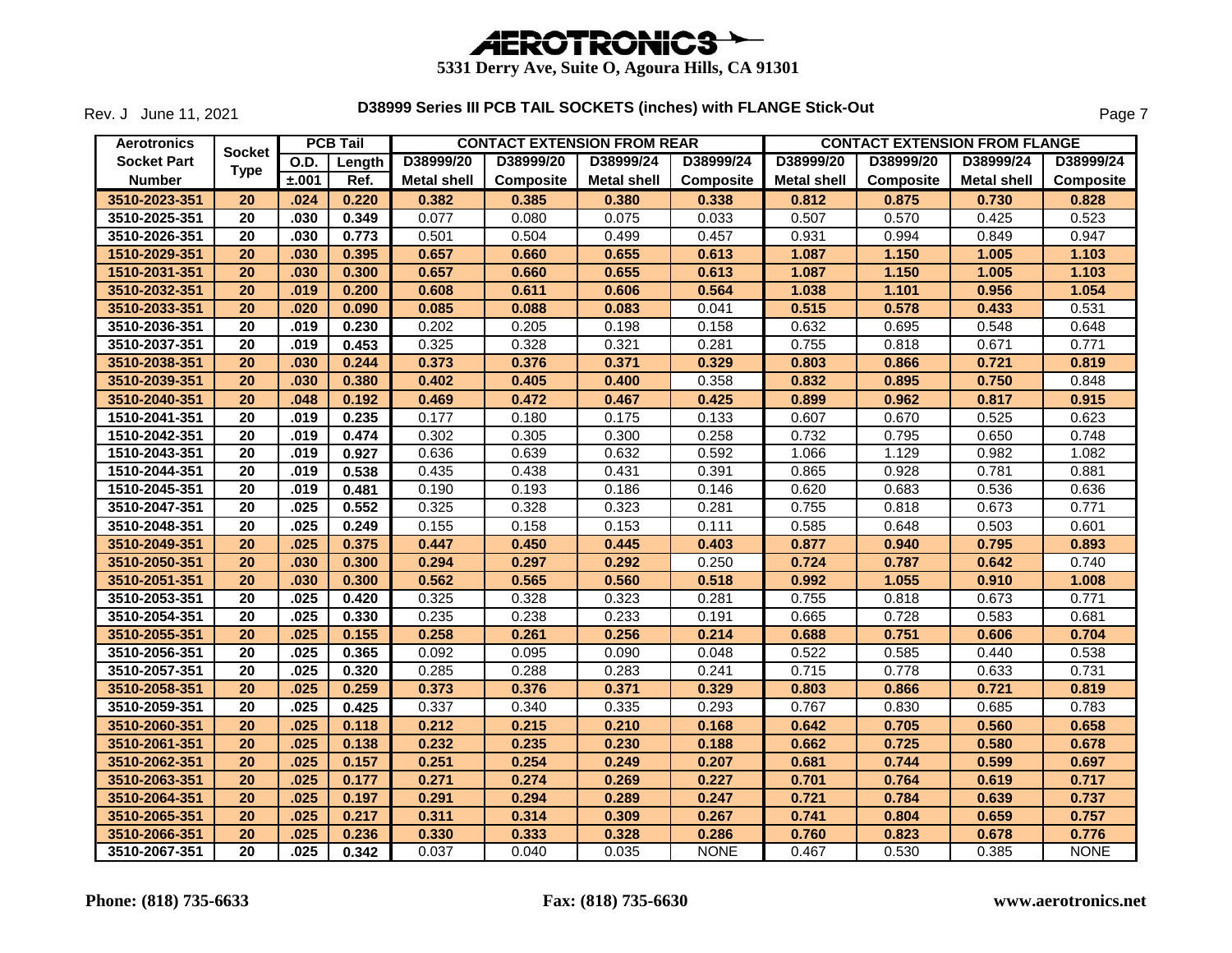

Rev. J June 11, 2021

| <b>Aerotronics</b> | <b>Socket</b>   |             | <b>PCB Tail</b> |                    |                  | <b>CONTACT EXTENSION FROM REAR</b> |                  | <b>CONTACT EXTENSION FROM FLANGE</b> |                  |                    |                  |
|--------------------|-----------------|-------------|-----------------|--------------------|------------------|------------------------------------|------------------|--------------------------------------|------------------|--------------------|------------------|
| <b>Socket Part</b> |                 | <b>O.D.</b> | Length          | D38999/20          | D38999/20        | D38999/24                          | D38999/24        | D38999/20                            | D38999/20        | D38999/24          | D38999/24        |
| <b>Number</b>      | <b>Type</b>     | ±.001       | Ref.            | <b>Metal shell</b> | <b>Composite</b> | Metal shell                        | <b>Composite</b> | <b>Metal shell</b>                   | <b>Composite</b> | <b>Metal shell</b> | <b>Composite</b> |
| 3510-2068-351      | 20              | .025        | 0.301           | 0.207              | 0.210            | 0.205                              | 0.163            | 0.637                                | 0.700            | 0.555              | 0.653            |
| 3510-2069-351      | 20              | .025        | 0.400           | 0.127              | 0.130            | 0.125                              | 0.083            | 0.557                                | 0.620            | 0.475              | 0.573            |
| 3510-2071-351      | 20              | .025        | 0.118           | 0.166              | 0.169            | 0.164                              | 0.122            | 0.596                                | 0.659            | 0.514              | 0.612            |
| 3510-2072-351      | 20              | .025        | 0.138           | 0.186              | 0.189            | 0.184                              | 0.142            | 0.616                                | 0.679            | 0.534              | 0.632            |
| 3510-2073-351      | 20              | .025        | 0.157           | 0.205              | 0.208            | 0.203                              | 0.161            | 0.635                                | 0.698            | 0.553              | 0.651            |
| 3510-2074-351      | 20              | .025        | 0.177           | 0.225              | 0.228            | 0.223                              | 0.181            | 0.655                                | 0.718            | 0.573              | 0.671            |
| 3510-2075-351      | 20              | .025        | 0.197           | 0.245              | 0.248            | 0.243                              | 0.201            | 0.675                                | 0.738            | 0.593              | 0.691            |
| 3510-2076-351      | 20              | .025        | 0.217           | 0.265              | 0.268            | 0.263                              | 0.221            | 0.695                                | 0.758            | 0.613              | 0.711            |
| 3510-2077-351      | 20              | .025        | 0.236           | 0.284              | 0.287            | 0.282                              | 0.240            | 0.714                                | 0.777            | 0.632              | 0.730            |
| 3510-2078-351      | 20              | .019        | 0.242           | 0.244              | 0.247            | 0.242                              | 0.200            | 0.674                                | 0.737            | 0.592              | 0.690            |
| 3510-2079-351      | 20              | .030        | 0.387           | 0.115              | 0.118            | 0.113                              | 0.071            | 0.545                                | 0.608            | 0.463              | 0.561            |
| 3510-2080-351      | $\overline{20}$ | .024        | 0.635           | 0.452              | 0.455            | 0.450                              | 0.408            | 0.882                                | 0.945            | 0.800              | 0.898            |
| 3510-2081-351      | 20              | .039        | 0.280           | 0.232              | 0.235            | 0.230                              | 0.188            | 0.662                                | 0.725            | 0.580              | 0.678            |
| 3510-2082-351      | 20              | .019        | 0.323           | 0.235              | 0.238            | 0.233                              | 0.191            | 0.665                                | 0.728            | 0.583              | 0.681            |
| 3510-2083-351      | 20              | .019        | 0.390           | 0.287              | 0.290            | 0.285                              | 0.243            | 0.717                                | 0.780            | 0.635              | 0.733            |
| 3510-2084-351      | $\overline{20}$ | .019        | 0.370           | 0.267              | 0.270            | 0.265                              | 0.223            | 0.697                                | 0.760            | 0.615              | 0.713            |
| 3510-2086-351      | 20              | .019        | 0.380           | 0.533              | 0.536            | 0.531                              | 0.489            | 0.963                                | 1.026            | 0.881              | 0.979            |
| 3510-2087-351      | 20              | .019        | 0.288           | 0.185              | 0.188            | 0.183                              | 0.141            | 0.615                                | 0.678            | 0.533              | 0.631            |
| 3510-2088-351      | 20              | .019        | 0.278           | 0.250              | 0.253            | 0.248                              | 0.206            | 0.680                                | 0.743            | 0.598              | 0.696            |
| 3510-2089-351      | 20              | .019        | 0.130           | 0.314              | 0.317            | 0.312                              | 0.270            | 0.744                                | 0.807            | 0.662              | 0.760            |
| 1510-2090-351      | 20              | .030        | 0.300           | 0.667              | 0.670            | 0.665                              | 0.623            | 1.097                                | 1.160            | 1.015              | 1.113            |
| 3510-2091-351      | 20              | .019        | 0.325           | 0.357              | 0.360            | 0.355                              | 0.313            | 0.787                                | 0.850            | 0.705              | 0.803            |
| 3510-2092-351      | 20              | .020        | 0.565           | 0.569              | 0.572            | 0.565                              | 0.525            | 0.999                                | 1.062            | 0.915              | 1.015            |
| 3510-2093-351      | 20              | .025        | 0.400           | 0.398              | 0.401            | 0.394                              | 0.354            | 0.828                                | 0.891            | 0.744              | 0.844            |
| 3510-2094-351      | 20              | .032        | 0.400           | 0.404              | 0.407            | 0.400                              | 0.360            | 0.834                                | 0.897            | 0.750              | 0.850            |
| 3510-2095-351      | 20              | .024        | 0.280           | 0.515              | 0.518            | 0.511                              | 0.471            | 0.945                                | 1.008            | 0.861              | 0.961            |
| 1510-2096-351      | 20              | .019        | 0.416           | 0.325              | 0.328            | 0.321                              | 0.281            | 0.755                                | 0.818            | 0.671              | 0.771            |
| 3510-2097-351      | 20              | .026        | 0.500           | 0.227              | 0.230            | 0.223                              | 0.183            | 0.657                                | 0.720            | 0.573              | 0.673            |
| 3510-2098-351      | 20              | .040        | 0.250           | 0.454              | 0.457            | 0.450                              | 0.410            | 0.884                                | 0.947            | 0.800              | 0.900            |
| 3510-1600-352      | 16              | .025        | 0.436           | 0.212              | 0.215            | 0.210                              | 0.168            | 0.642                                | 0.705            | 0.560              | 0.658            |
| 3510-1601-352      | 16              | .025        | 0.184           | 0.117              | 0.120            | 0.115                              | 0.073            | 0.547                                | 0.610            | 0.465              | 0.563            |
| 3510-1602-352      | 16              | .025        | 0.219           | 0.152              | 0.155            | 0.150                              | 0.108            | 0.582                                | 0.645            | 0.500              | 0.598            |
| 3510-1603-352      | 16              | .025        | 0.175           | 0.281              | 0.284            | 0.279                              | 0.237            | 0.711                                | 0.774            | 0.629              | 0.727            |
| 3510-1604-352      | 16              | .040        | 0.175           | 0.281              | 0.284            | 0.279                              | 0.237            | 0.711                                | 0.774            | 0.629              | 0.727            |
| 3510-1605-352      | 16              | .062        | 0.325           | 0.686              | 0.689            | 0.684                              | 0.642            | 1.116                                | 1.179            | 1.034              | 1.132            |
| 3510-1606-352      | 16              | .062        | 0.090           | 0.085              | 0.088            | 0.083                              | 0.041            | 0.515                                | 0.578            | 0.433              | 0.531            |
| 3510-1607-352      | $\overline{16}$ | .040        | 0.546           | 0.232              | 0.235            | 0.230                              | 0.188            | 0.662                                | 0.725            | 0.580              | 0.678            |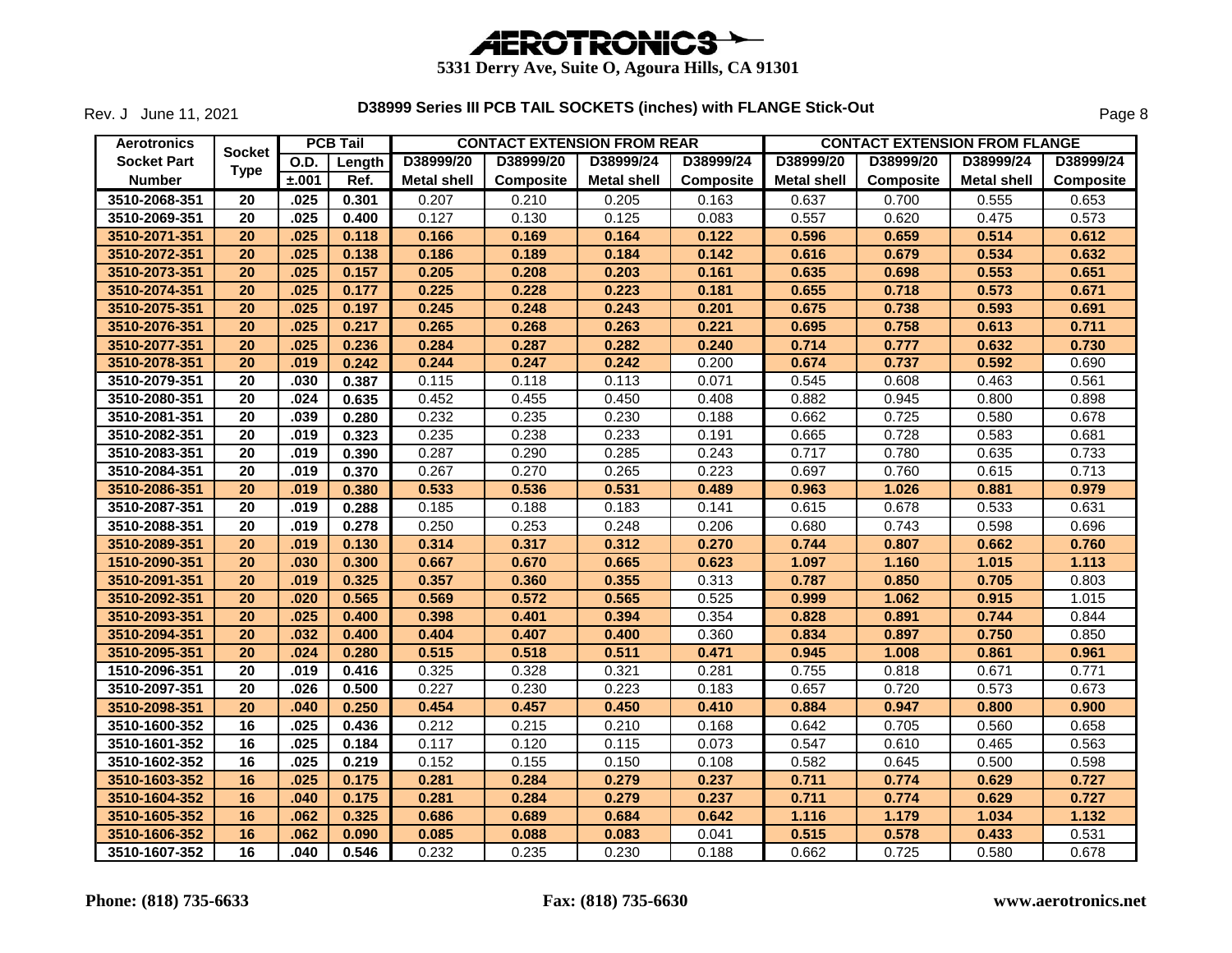

Rev. J June 11, 2021

| <b>Aerotronics</b> |               |       | <b>PCB Tail</b> |                    | <b>CONTACT EXTENSION FROM REAR</b> |                    |           | <b>CONTACT EXTENSION FROM FLANGE</b> |           |                    |           |  |
|--------------------|---------------|-------|-----------------|--------------------|------------------------------------|--------------------|-----------|--------------------------------------|-----------|--------------------|-----------|--|
| <b>Socket Part</b> | <b>Socket</b> | O.D.  | Length          | D38999/20          | D38999/20                          | D38999/24          | D38999/24 | D38999/20                            | D38999/20 | D38999/24          | D38999/24 |  |
| <b>Number</b>      | <b>Type</b>   | ±.001 | Ref.            | <b>Metal shell</b> | <b>Composite</b>                   | <b>Metal shell</b> | Composite | <b>Metal shell</b>                   | Composite | <b>Metal shell</b> | Composite |  |
| 3510-1608-352      | 16            | .040  | 0.220           | 0.382              | 0.385                              | 0.380              | 0.338     | 0.812                                | 0.875     | 0.730              | 0.828     |  |
| 3510-1609-352      | 16            | .062  | 0.300           | 0.657              | 0.660                              | 0.655              | 0.613     | 1.087                                | 1.150     | 1.005              | 1.103     |  |
| 3510-1610-352      | 16            | .029  | 0.300           | 0.322              | 0.325                              | 0.320              | 0.278     | 0.752                                | 0.815     | 0.670              | 0.768     |  |
| 3510-1611-352      | 16            | .029  | 0.330           | 0.352              | 0.355                              | 0.350              | 0.308     | 0.782                                | 0.845     | 0.700              | 0.798     |  |
| 1510-1618-352      | 16            | .0625 | 0.329           | 0.382              | 0.385                              | 0.380              | 0.338     | 0.812                                | 0.875     | 0.730              | 0.828     |  |
| 3510-1619-352      | 16            | .0455 | 0.850           | 0.426              | 0.429                              | 0.424              | 0.382     | 0.856                                | 0.919     | 0.774              | 0.872     |  |
| 3510-1621-352      | 16            | .062  | 0.118           | 0.212              | 0.215                              | 0.210              | 0.168     | 0.642                                | 0.705     | 0.560              | 0.658     |  |
| 3510-1623-352      | 16            | .062  | 0.138           | 0.232              | 0.235                              | 0.230              | 0.188     | 0.662                                | 0.725     | 0.580              | 0.678     |  |
| 3510-1625-352      | 16            | .062  | 0.157           | 0.251              | 0.254                              | 0.249              | 0.207     | 0.681                                | 0.744     | 0.599              | 0.697     |  |
| 3510-1626-352      | 16            | .062  | 0.177           | 0.271              | 0.274                              | 0.269              | 0.227     | 0.701                                | 0.764     | 0.619              | 0.717     |  |
| 3510-1627-352      | 16            | .062  | 0.197           | 0.291              | 0.294                              | 0.289              | 0.247     | 0.721                                | 0.784     | 0.639              | 0.737     |  |
| 3510-1628-352      | 16            | .062  | 0.217           | 0.311              | 0.314                              | 0.309              | 0.267     | 0.741                                | 0.804     | 0.659              | 0.757     |  |
| 3510-1629-352      | 16            | .062  | 0.236           | 0.330              | 0.333                              | 0.328              | 0.286     | 0.760                                | 0.823     | 0.678              | 0.776     |  |
| 3510-1630-352      | 16            | .062  | 0.118           | 0.166              | 0.169                              | 0.164              | 0.122     | 0.596                                | 0.659     | 0.514              | 0.612     |  |
| 3510-1631-352      | 16            | .062  | 0.138           | 0.186              | 0.189                              | 0.184              | 0.142     | 0.616                                | 0.679     | 0.534              | 0.632     |  |
| 3510-1632-352      | 16            | .062  | 0.157           | 0.205              | 0.208                              | 0.203              | 0.161     | 0.635                                | 0.698     | 0.553              | 0.651     |  |
| 3510-1633-352      | 16            | .062  | 0.177           | 0.225              | 0.228                              | 0.223              | 0.181     | 0.655                                | 0.718     | 0.573              | 0.671     |  |
| 3510-1634-352      | 16            | .062  | 0.197           | 0.245              | 0.248                              | 0.243              | 0.201     | 0.675                                | 0.738     | 0.593              | 0.691     |  |
| 3510-1635-352      | 16            | .062  | 0.217           | 0.265              | 0.268                              | 0.263              | 0.221     | 0.695                                | 0.758     | 0.613              | 0.711     |  |
| 3510-1636-352      | 16            | .062  | 0.236           | 0.284              | 0.287                              | 0.282              | 0.240     | 0.714                                | 0.777     | 0.632              | 0.730     |  |
| 3510-1637-352      | 16            | .028  | 0.420           | 0.221              | 0.224                              | 0.217              | 0.177     | 0.651                                | 0.714     | 0.567              | 0.667     |  |
| 3510-1638-352      | 16            | .062  | 0.300           | 0.661              | 0.664                              | 0.659              | 0.617     | 1.091                                | 1.154     | 1.009              | 1.107     |  |
| 3510-1639-352      | 16            | .062  | 0.213           | 0.203              | 0.206                              | 0.201              | 0.159     | 0.633                                | 0.696     | 0.551              | 0.649     |  |
| 3510-1640-352      | 16            | .028  | 0.419           | 0.241              | 0.244                              | 0.239              | 0.197     | 0.671                                | 0.734     | 0.589              | 0.687     |  |
| 3510-1641-352      | 16            | .062  | 0.301           | 0.194              | 0.197                              | 0.192              | 0.150     | 0.624                                | 0.687     | 0.542              | 0.640     |  |
| 3510-1642-352      | 16            | .062  | 0.280           | 0.232              | 0.235                              | 0.230              | 0.188     | 0.662                                | 0.725     | 0.580              | 0.678     |  |
| 3510-1643-352      | 16            | .062  | 0.242           | 0.244              | 0.247                              | 0.242              | 0.200     | 0.674                                | 0.737     | 0.592              | 0.690     |  |
| 3510-1644-352      | 16            | .062  | 0.130           | 0.314              | 0.317                              | 0.312              | 0.270     | 0.744                                | 0.807     | 0.662              | 0.760     |  |
| 3510-1645-352      | 16            | .040  | 0.380           | 0.282              | 0.285                              | 0.280              | 0.238     | 0.712                                | 0.775     | 0.630              | 0.728     |  |
| 3510-1646-352      | 16            | .025  | 0.250           | 0.254              | 0.257                              | 0.250              | 0.210     | 0.684                                | 0.747     | 0.600              | 0.700     |  |
| 3510-1647-352      | 16            | .062  | 0.565           | 0.569              | 0.572                              | 0.565              | 0.525     | 0.999                                | 1.062     | 0.915              | 1.015     |  |
| 3510-1648-353      | 16            | .050  | 0.175           | 0.227              | 0.230                              | 0.223              | 0.183     | 0.657                                | 0.720     | 0.573              | 0.673     |  |
| 3510-1649-352      | 16            | .054  | 0.138           | 0.138              | 0.141                              | 0.134              | 0.094     | 0.568                                | 0.631     | 0.484              | 0.584     |  |
| 3510-1650-352      | 16            | .044  | 0.200           | 0.199              | 0.202                              | 0.197              | 0.155     | 0.629                                | 0.692     | 0.547              | 0.645     |  |
| 3510-1651-352      | 16            | .040  | 0.200           | 0.160              | 0.163                              | 0.157              | 0.116     | 0.590                                | 0.653     | 0.507              | 0.606     |  |
| 1510-1652-352      | 16            | .040  | 0.413           | 0.325              | 0.328                              | 0.322              | 0.281     | 0.755                                | 0.818     | 0.672              | 0.771     |  |
| 3510-1652-352      | 16            | .040  | 0.413           | 0.325              | 0.328                              | 0.322              | 0.281     | 0.755                                | 0.818     | 0.672              | 0.771     |  |